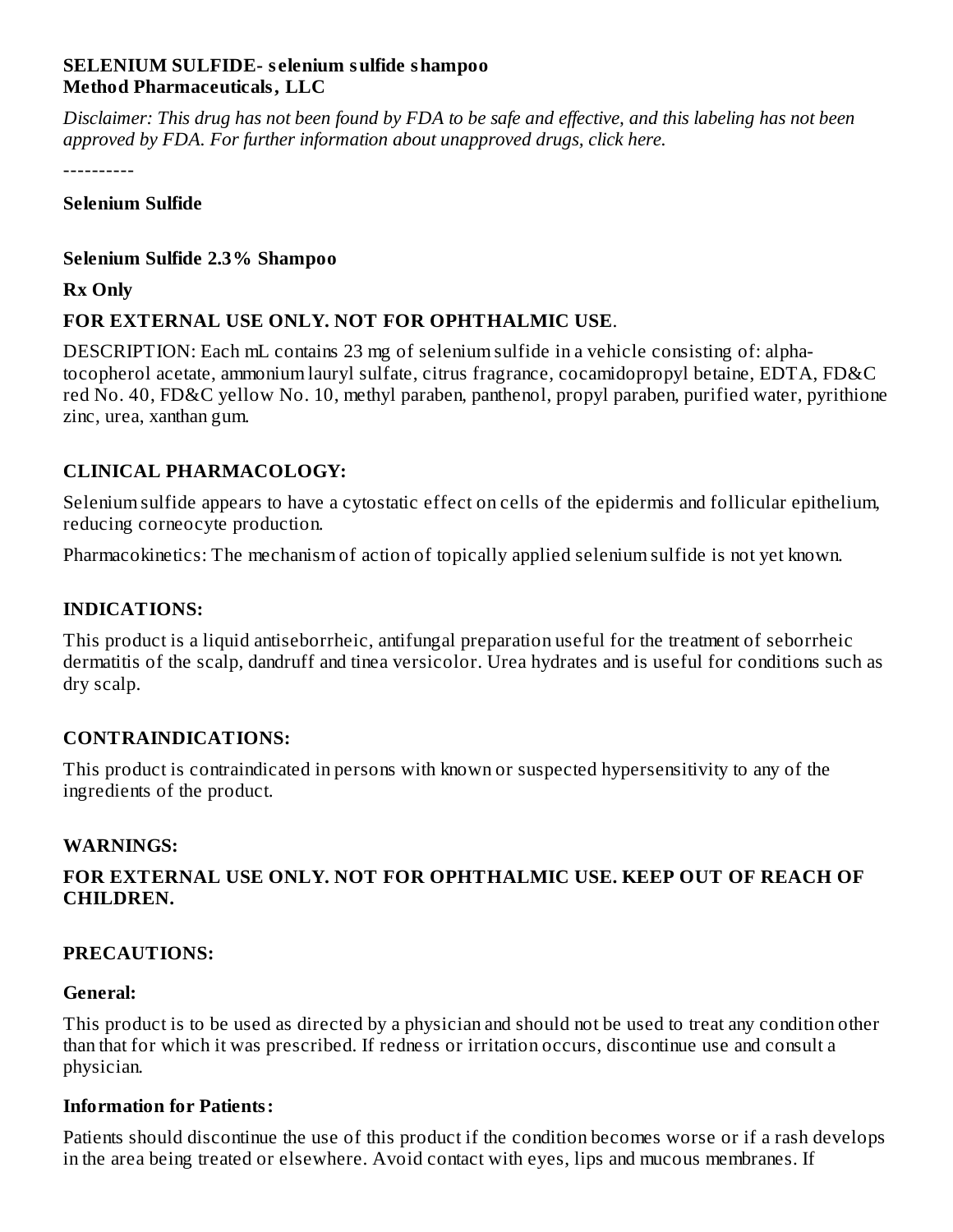accidental contact occurs, rinse thoroughly with water. Do not use on broken skin or inflamed areas.

## **Carcinogenesis, Mutagenesis and Impairment of Fertility:**

Dermal application of 25% and 50% solutions of 2.5% selenium sulfide lotion on mice over an 88-week period indicated no carcinogenic effects. Studies on reproduction and fertility also have not been performed.

## **Pregnancy:**

Category C. Animal reproduction studies have not been conducted with this product. It is also not known whether this product can affect reproduction capacity or cause fetal harm when administered to a pregnant woman. This product should be used by a pregnant woman only if clearly needed or when potential benefits outweigh potential hazards to the fetus.

## **Nursing Mothers:**

It is not known whether this drug is excreted in human milk. Because many drugs are excreted in human milk, caution should be exercised when this product is administered to a nursing woman.

## **Pediatric us e:**

Safety and effectiveness in children under the age of 12 years have not been established.

## **ADVERSE REACTIONS:**

In decreasing order of severity: skin irritation; occasional reports of increase in normal hair loss; discoloration of hair (can be avoided or minimized by thorough rinsing of hair after treatment). As with other shampoos, oiliness or dryness of hair and scalp may occur.

## **OVERDOSAGE:**

There are no documented reports of serious toxicity in humans resulting from acute ingestion of this product. However, acute toxicity studies in animals suggest that ingestion of large amounts could result in potential human toxicity. Evacuation of the stomach contents should be considered in cases of acute oral ingestion.

## **DOSAGE AND ADMINISTRATION:**

## **Shake well before us e.**

For seborrheic dermatitis and dandruff: Wet skin and apply to areas to be cleansed. Massage gently into the skin working into a full lather. Rinse thoroughly and pat dry. Generally, two applications each week for two weeks will control symptoms. Subsequently, shampoo may be used less frequently or as directed by a physician. It should not be applied more frequently than necessary to maintain control.

For tinea versicolor: Wet skin and apply to areas to be cleansed. Massage gently into the skin working into a full lather. Allow product to remain on skin for ten minutes, then rinse thoroughly and pat dry. Repeat procedure once a day for seven days or as directed by a physician.

# **STORAGE:**

Store at 20°C to 25°C (68°F to 77°F), excursions permitted between 15°C to 30°C (between 59°F to 86°F). Brief exposure to temperatures up to 40°C (104°F) may be tolerated provided the mean kinetic temperature does not exceed 25°C (77°F); however, such exposure should be minimized.

**NOTICE**: Protect from freezing and excessive heat. The product may darken upon storage.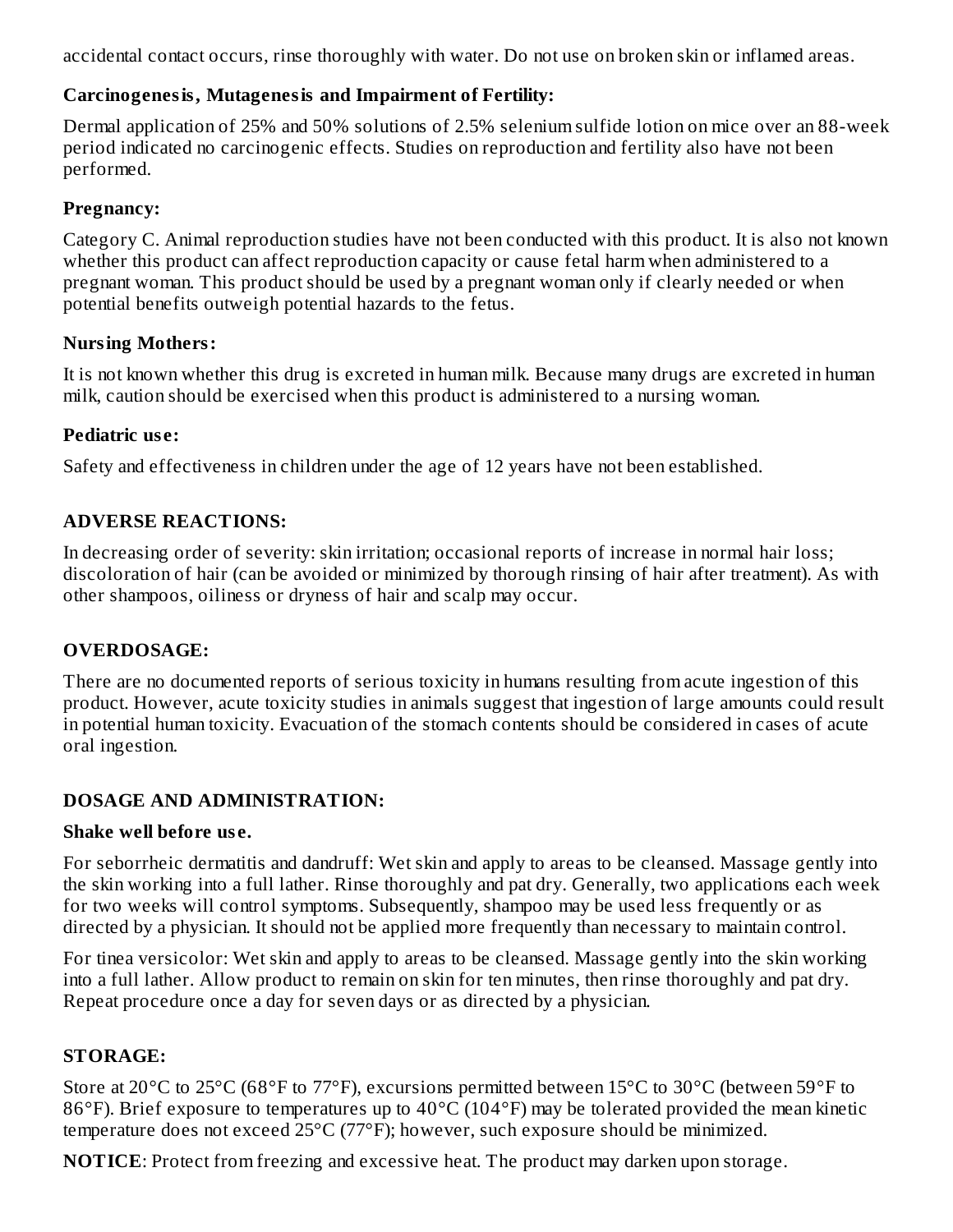Discoloration does not impair the efficacy or safety of the product. Keep container tightly closed.

#### **HOW SUPPLIED:**

This product is supplied in the following size(s): 6 fl. oz. (180 mL) bottles, NDC 58657-479-06

To report a serious adverse event, please contact Method Pharmaceuticals at (877) 250-3427; email at contact@methodpharm.com; or call FDA at (800) FDA-1088.

#### **Manufactured For**:

Method Pharmaceuticals, LLC Fort Worth, Texas 76118

Rev. 02/2018

#### **PRINCIPAL DISPLAY PANEL**

NDC 58657-479-06 Selenium Sulfide 2.3% Shampoo with urea and zinc pyrithione Shake Well Rx Only 6 fl. oz. (180 mL)